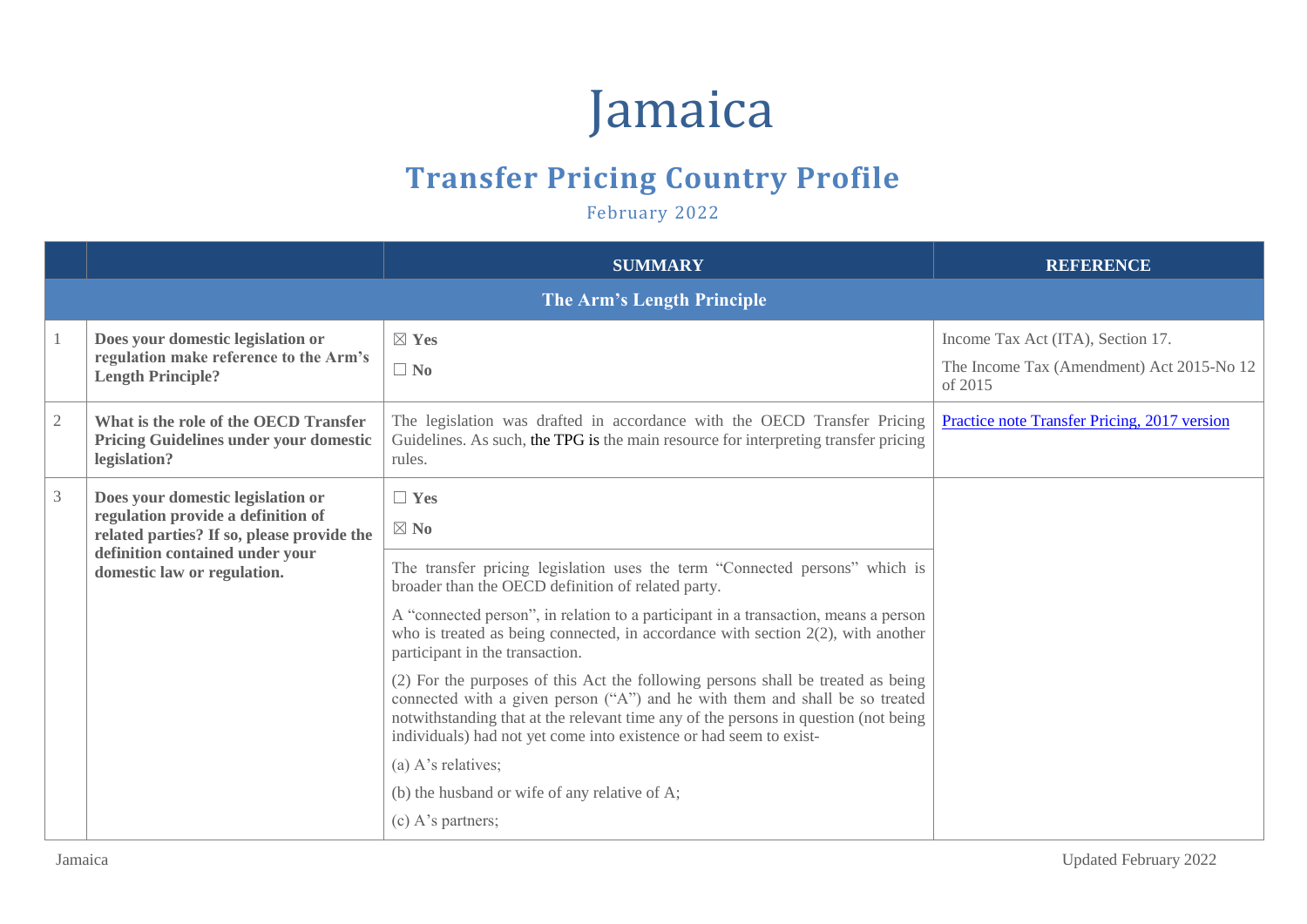|               |                                                                                                                                             |                                                                                                                                            |                                                                                                                                                                                                                                                                                                                                                                                                                                                          |                 |              | owner of the property comprised in the settlement).                  |                 | (d) where A is a trustee of a settlement (other than a settlement where the sole<br>trustee is a trust corporation for the purposes of The Judicature (Trust<br>Corporations) Act, or all the trustees are such corporations, and none of the<br>beneficiaries is connected with a settlor of the settlement or with a person<br>connected with a settlor, or would be so connected if he were the sole beneficial |  |  |  |
|---------------|---------------------------------------------------------------------------------------------------------------------------------------------|--------------------------------------------------------------------------------------------------------------------------------------------|----------------------------------------------------------------------------------------------------------------------------------------------------------------------------------------------------------------------------------------------------------------------------------------------------------------------------------------------------------------------------------------------------------------------------------------------------------|-----------------|--------------|----------------------------------------------------------------------|-----------------|--------------------------------------------------------------------------------------------------------------------------------------------------------------------------------------------------------------------------------------------------------------------------------------------------------------------------------------------------------------------------------------------------------------------|--|--|--|
|               |                                                                                                                                             |                                                                                                                                            |                                                                                                                                                                                                                                                                                                                                                                                                                                                          |                 |              |                                                                      |                 |                                                                                                                                                                                                                                                                                                                                                                                                                    |  |  |  |
| 4             | Does your domestic legislation provide<br>for transfer pricing methods to be used<br>in respect of transactions between<br>related parties? |                                                                                                                                            | $\boxtimes$ Yes<br>$\Box$ No                                                                                                                                                                                                                                                                                                                                                                                                                             |                 |              | If affirmative, please check those provided for in your legislation: |                 |                                                                                                                                                                                                                                                                                                                                                                                                                    |  |  |  |
|               |                                                                                                                                             |                                                                                                                                            | <b>CUP</b>                                                                                                                                                                                                                                                                                                                                                                                                                                               | Resale<br>Price | Cost<br>Plus | <b>TNMM</b>                                                          | Profit<br>Split | Other (If so,<br>please describe)                                                                                                                                                                                                                                                                                                                                                                                  |  |  |  |
|               |                                                                                                                                             |                                                                                                                                            | $\boxtimes$                                                                                                                                                                                                                                                                                                                                                                                                                                              | $\times$        | $\times$     | $\times$                                                             | $\times$        | $\boxtimes$                                                                                                                                                                                                                                                                                                                                                                                                        |  |  |  |
|               |                                                                                                                                             |                                                                                                                                            | Income Tax Act Section 17 Subsection 10.<br>Notwithstanding paragraphs 5 and 9, the Commissioner General may apply a<br>method (other than the one that has been used by a connected person and whether<br>or not it is a method provided by paragraph 5) to establish the arm's length<br>consideration in respect of a connected transaction if the Commissioner General is<br>satisfied that the method to be applied is consistent with paragraph 4. |                 |              |                                                                      |                 |                                                                                                                                                                                                                                                                                                                                                                                                                    |  |  |  |
| $\mathfrak s$ | Which criterion is used in your<br>jurisdiction for the application of<br>transfer pricing methods?                                         | Please check all that apply:<br>$\boxtimes$ Hierarchy of methods<br>$\Box$ Most appropriate method<br>$\Box$ Other (if so, please explain) |                                                                                                                                                                                                                                                                                                                                                                                                                                                          |                 |              |                                                                      |                 |                                                                                                                                                                                                                                                                                                                                                                                                                    |  |  |  |
|               | The Comparable Uncontrolled Price (CUP) Method is mandatory to the extent it<br>can be applied equally with any other method.               |                                                                                                                                            |                                                                                                                                                                                                                                                                                                                                                                                                                                                          |                 |              |                                                                      |                 |                                                                                                                                                                                                                                                                                                                                                                                                                    |  |  |  |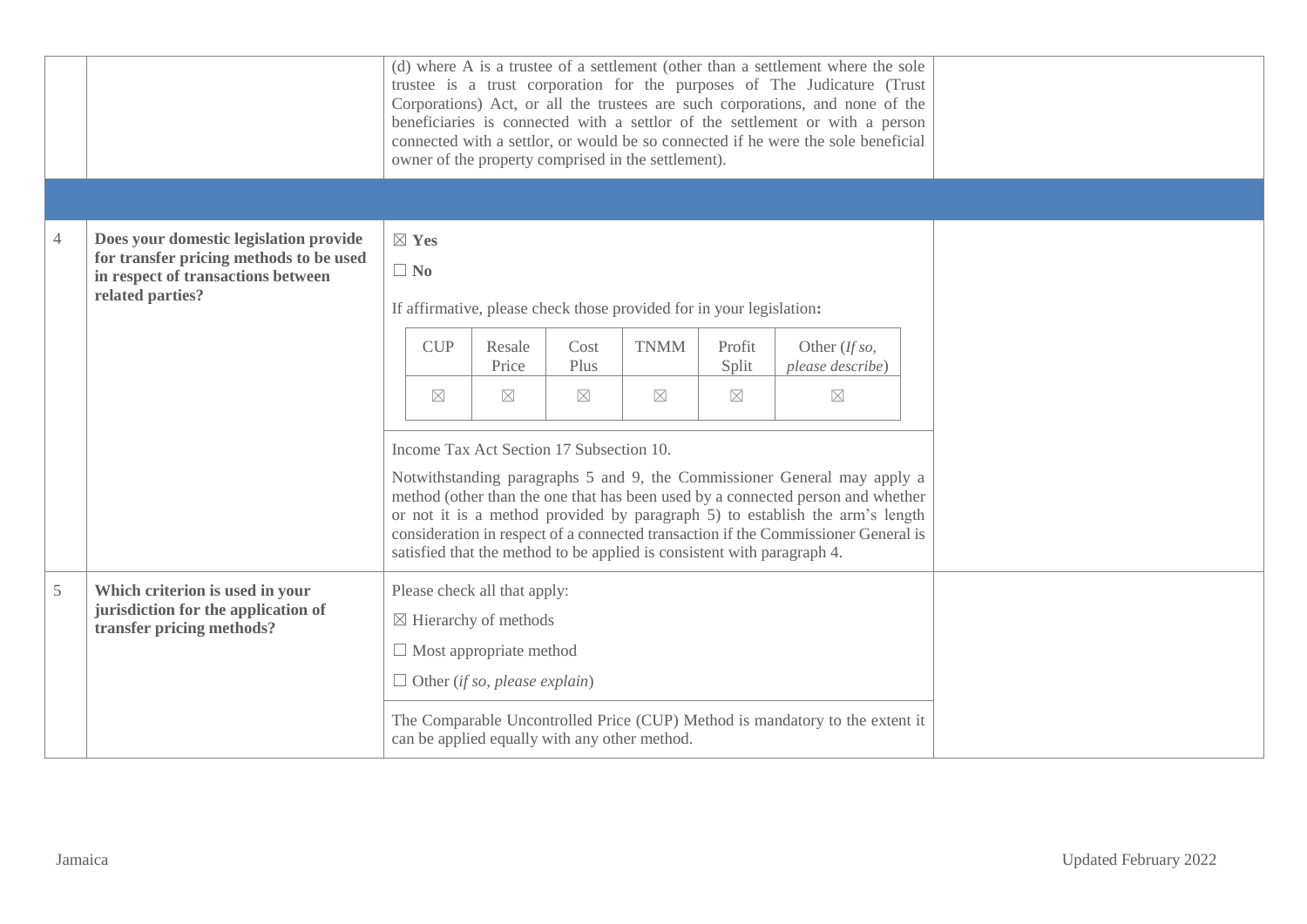| 6     | If your domestic legislation or<br>regulations contain specific guidance on<br>commodity transactions, indicate which<br>of the following approaches is followed. | $\boxtimes$ For controlled transactions involving commodities, the guidance contained in<br>paragraphs 2.18-2.22 of the TPG is followed.<br>$\Box$ Domestic legislation mandates the use of a specific method for controlled<br>transactions involving commodities (if so, please explain)<br>$\Box$ Other (if so, please explain)<br>No Specific Guidance.       |                                                             |
|-------|-------------------------------------------------------------------------------------------------------------------------------------------------------------------|-------------------------------------------------------------------------------------------------------------------------------------------------------------------------------------------------------------------------------------------------------------------------------------------------------------------------------------------------------------------|-------------------------------------------------------------|
|       |                                                                                                                                                                   | <b>Comparability Analysis</b>                                                                                                                                                                                                                                                                                                                                     |                                                             |
|       | Does your jurisdiction follow (or largely<br>follow) the guidance on comparability<br>analysis outlined in Chapter III of the<br>TPG?                             | $\boxtimes$ Yes<br>$\Box$ No                                                                                                                                                                                                                                                                                                                                      |                                                             |
| $8\,$ | Is there a preference in your<br>jurisdiction for domestic comparables<br>over foreign comparables?                                                               | $\Box$ Yes<br>$\boxtimes$ No                                                                                                                                                                                                                                                                                                                                      |                                                             |
| 9     | Does your tax administration use secret<br>comparables for transfer pricing<br>assessment purposes?                                                               | $\Box$ Yes<br>$\boxtimes$ No                                                                                                                                                                                                                                                                                                                                      |                                                             |
| 10    | Does your legislation allow or require<br>the use of an arm's length range and/or<br>statistical measure for determining<br>arm's length remuneration?            | $\boxtimes$ Yes<br>$\Box$ No<br>For the purposes of this paragraph, the arm's length range in relation to a connected<br>transaction is a range of financial indicators produced by the application of the<br>most appropriate transaction pricing method to a number of independent<br>transactions that are reasonably comparable to the connected transaction. | Income Tax Act Eight Schedule paragraph 12                  |
| 11    | Are comparability adjustments<br>required under your domestic<br>legislation or regulations?                                                                      | $\boxtimes$ Yes<br>$\Box$ No<br>The arm's length consideration in respect of a connected transaction shall be<br>determined by applying the most appropriate transfer pricing method to the<br>circumstances of the case, taking into consideration the following criteria -                                                                                      | Income Tax Act Eight schedule paragraph 4<br>Subparagraph d |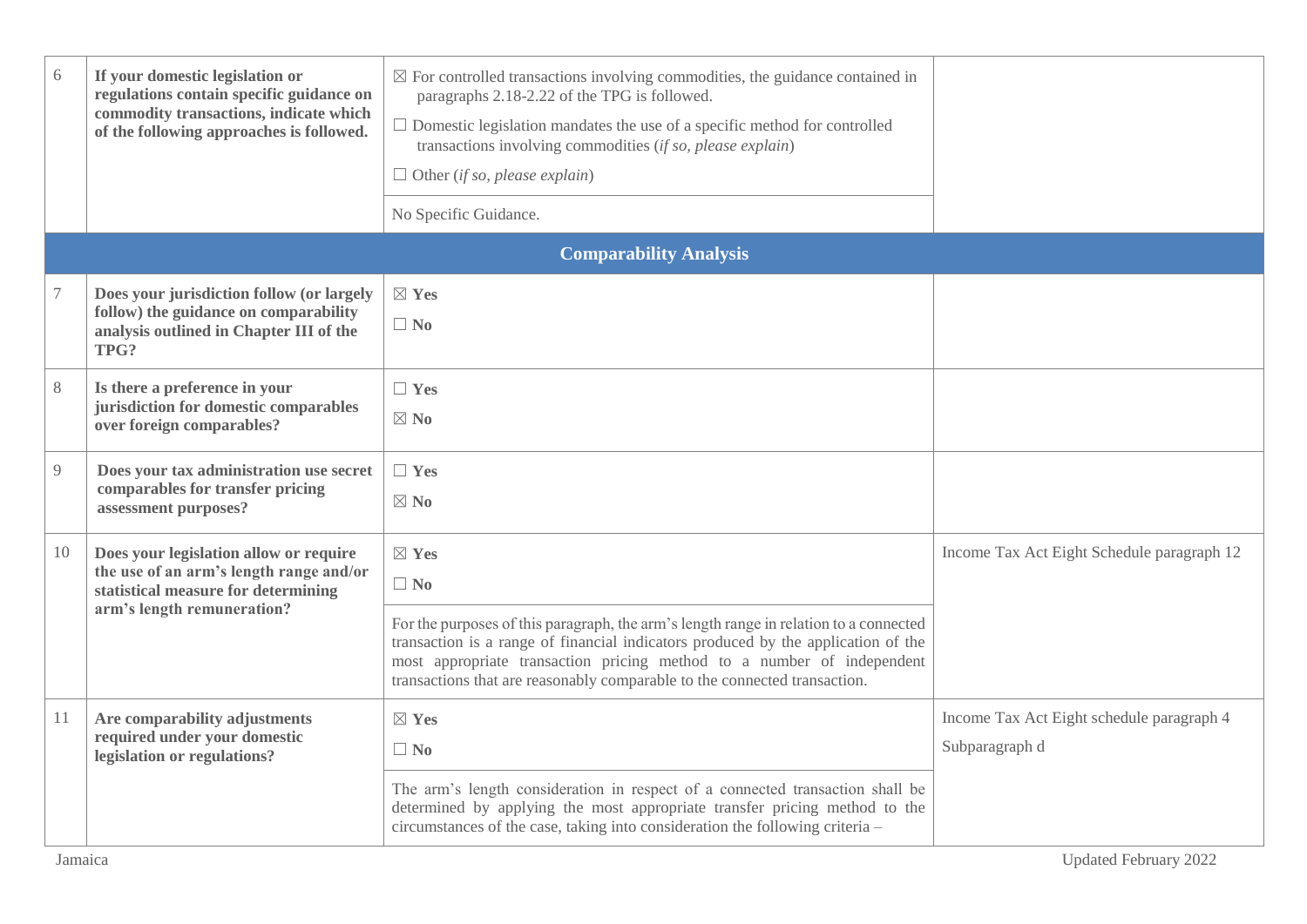|    |                                                                                                                                                   | the degree of comparability between the connected transaction and independent<br>transaction, including the reliability of comparability adjustments, if any, that may<br>be required to eliminate differences in the comparison of the transactions.                                                   |                                                                                    |
|----|---------------------------------------------------------------------------------------------------------------------------------------------------|---------------------------------------------------------------------------------------------------------------------------------------------------------------------------------------------------------------------------------------------------------------------------------------------------------|------------------------------------------------------------------------------------|
|    |                                                                                                                                                   | <b>Intangible Property</b>                                                                                                                                                                                                                                                                              |                                                                                    |
| 12 | Does your domestic legislation or<br>regulations contain guidance specific to<br>the pricing of controlled transactions<br>involving intangibles? | $\boxtimes$ Yes<br>$\Box$ No                                                                                                                                                                                                                                                                            | Schedule Eight Paragraph 15 dictates additional<br>considerations for intangibles. |
|    |                                                                                                                                                   | The determination of arm's length consideration for a connected transaction<br>involving a grant of licence relation to, a sale or other transfer of intangible<br>property between connected persons shall take into account -                                                                         |                                                                                    |
|    |                                                                                                                                                   | (a) the perspective of both the transferor and the transferee of the property,<br>including in particular the price which an independent person would be<br>willing to pay for, or accept for, the property in a comparable independent<br>transaction;                                                 |                                                                                    |
|    |                                                                                                                                                   | (b) the value and usefulness of the property to the transferee.                                                                                                                                                                                                                                         |                                                                                    |
|    |                                                                                                                                                   | (2) In applying the provision of paragraph 3 to a transaction involving the grant of<br>licence relating to, the sale or other transfer of in tangible property, any special<br>factors relevant to the comparability of the connected and independent transactions<br>shall be considered, including - |                                                                                    |
|    |                                                                                                                                                   | (a) the benefits expected from the transfer of the property;                                                                                                                                                                                                                                            |                                                                                    |
|    |                                                                                                                                                   | (b) any geographic limitations on the exercise of rights to the property;                                                                                                                                                                                                                               |                                                                                    |
|    |                                                                                                                                                   | (c) whether the rights to the property are exclusive or non-exclusive; and                                                                                                                                                                                                                              |                                                                                    |
|    |                                                                                                                                                   | (d) whether the transferee has a right to participate in further development of the<br>property by the transferor of the property.".                                                                                                                                                                    |                                                                                    |
| 13 | Does your domestic legislation or                                                                                                                 | $\Box$ Yes                                                                                                                                                                                                                                                                                              |                                                                                    |
|    | regulation provide for transfer pricing<br>rules or special measures regarding<br>hard-to-value intangibles (HTVI)?                               | $\boxtimes$ No                                                                                                                                                                                                                                                                                          |                                                                                    |
| 14 | Are there any other rules outside<br>transfer pricing rules that are relevant<br>for the tax treatment of transactions<br>involving intangibles?  | $\boxtimes$ Yes<br>$\Box$ No                                                                                                                                                                                                                                                                            | <b>ITA Capital Allowance schedule</b>                                              |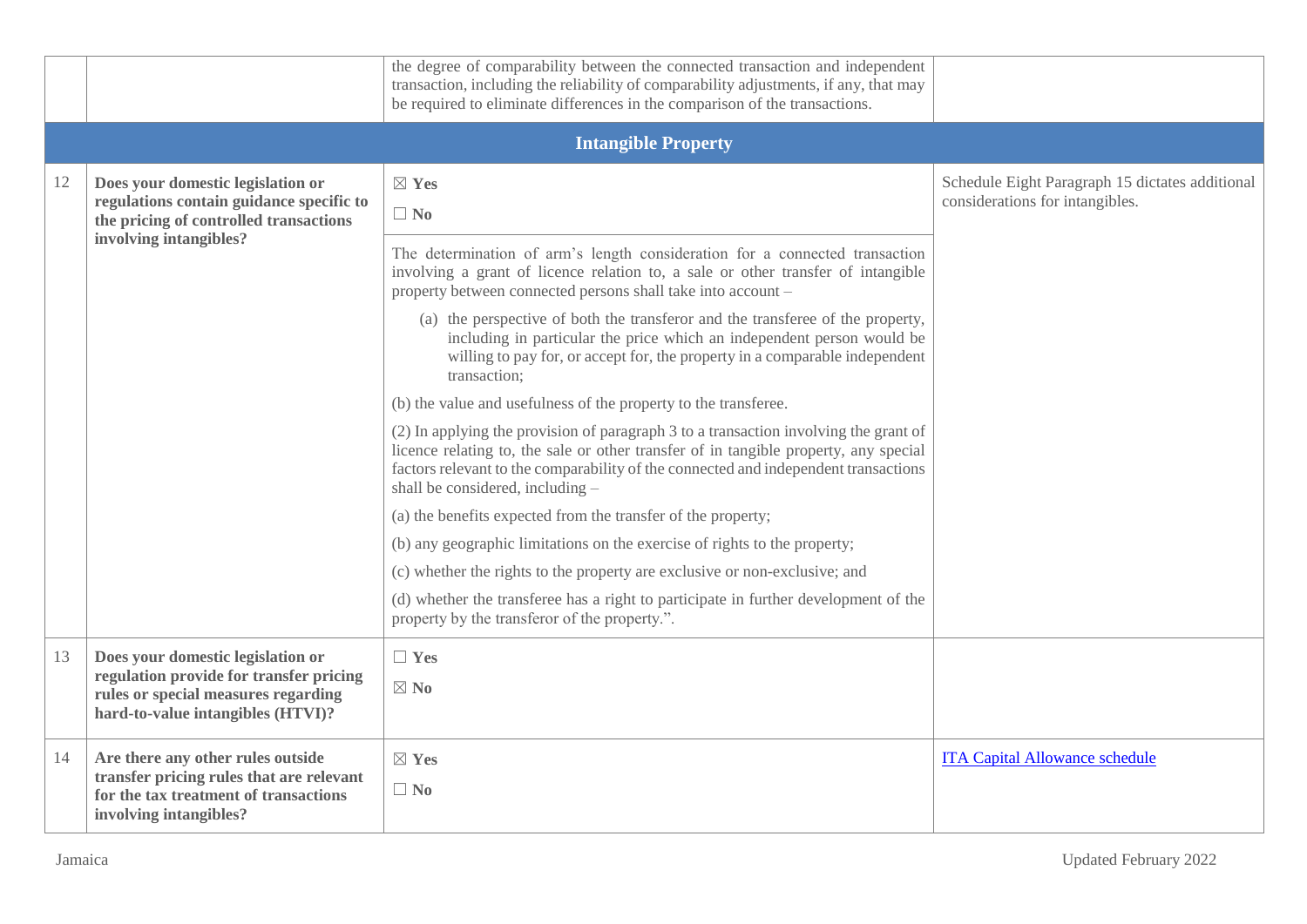|    | <b>Intra-Group Services</b>                                                                                                                                  |                                                                                                                                                                      |  |  |  |  |  |
|----|--------------------------------------------------------------------------------------------------------------------------------------------------------------|----------------------------------------------------------------------------------------------------------------------------------------------------------------------|--|--|--|--|--|
| 15 | Does your domestic legislation or<br>regulations provide guidance specific to<br>intra-group services transactions?                                          | $\Box$ Yes<br>$\boxtimes$ No                                                                                                                                         |  |  |  |  |  |
|    |                                                                                                                                                              | Jamaican domestic legislation does not contain specific guidance on the pricing of<br>controlled intra-group services transactions and tend to rely on the OECD TPG. |  |  |  |  |  |
| 16 | Do you have any simplified approach<br>for low value-adding intra-group<br>services?                                                                         | $\Box$ Yes<br>$\boxtimes$ No                                                                                                                                         |  |  |  |  |  |
|    |                                                                                                                                                              | Intra-group value-adding transitions for local group members which result in lower<br>rate of tax is avoidance and not evasion.                                      |  |  |  |  |  |
|    |                                                                                                                                                              | Jamaica would follow the OECD TPG on the simplified approach for low value-<br>adding services.                                                                      |  |  |  |  |  |
| 17 | Are there any other rules outside<br>transfer pricing rules that are relevant<br>for the tax treatment of transactions                                       | $\boxtimes$ Yes<br>$\Box$ No                                                                                                                                         |  |  |  |  |  |
|    | involving services?                                                                                                                                          | Withholding tax provision and impact of permanent establishment provision as<br>well as treaty factors.                                                              |  |  |  |  |  |
|    |                                                                                                                                                              | <b>Financial Transactions</b>                                                                                                                                        |  |  |  |  |  |
| 18 | [NEW] Does your domestic legislation<br>or regulations provide guidance specific<br>to financial transactions?                                               | $\Box$ Yes<br>$\boxtimes$ No                                                                                                                                         |  |  |  |  |  |
|    |                                                                                                                                                              | Jamaican domestic legislation does not contain specific guidance on the pricing of<br>controlled financial transactions and tend to rely on the OECD TPG.            |  |  |  |  |  |
| 19 | [NEW] Are there any other rules<br>outside transfer pricing rules that are<br>relevant for the tax treatment of<br>financial transactions?(e.g. whether your | $\Box$ Yes<br>$\boxtimes$ No                                                                                                                                         |  |  |  |  |  |
|    | jurisdiction has implemented the measures<br>in BEPS Action 4 to limit interest                                                                              | Oncome Tax Act Section 13 Interest accrued is not deductible only when actually<br>paid.                                                                             |  |  |  |  |  |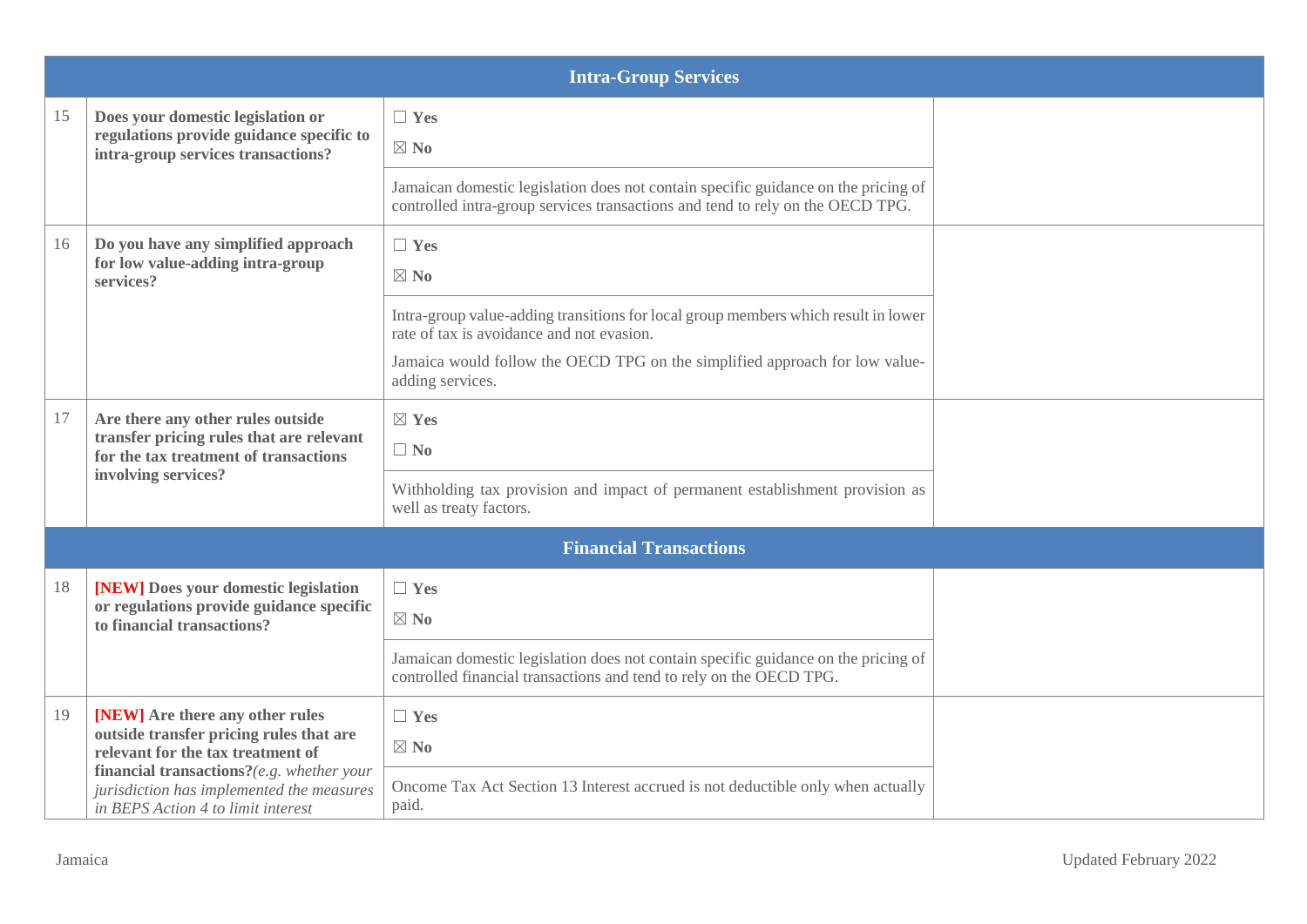|    | deductions and other financial payments<br>or any similar rules)                                                                                                              |                                                                                                                                                                                                                                                                                                                                                                                                                                                                                                                                                                                                                                                                             |                           |  |  |  |  |
|----|-------------------------------------------------------------------------------------------------------------------------------------------------------------------------------|-----------------------------------------------------------------------------------------------------------------------------------------------------------------------------------------------------------------------------------------------------------------------------------------------------------------------------------------------------------------------------------------------------------------------------------------------------------------------------------------------------------------------------------------------------------------------------------------------------------------------------------------------------------------------------|---------------------------|--|--|--|--|
|    | <b>Cost Contribution Agreements</b>                                                                                                                                           |                                                                                                                                                                                                                                                                                                                                                                                                                                                                                                                                                                                                                                                                             |                           |  |  |  |  |
| 20 | Does your jurisdiction have legislation<br>or regulations on cost contribution<br>agreements?                                                                                 | $\Box$ Yes<br>$\boxtimes$ No                                                                                                                                                                                                                                                                                                                                                                                                                                                                                                                                                                                                                                                |                           |  |  |  |  |
|    |                                                                                                                                                                               | Jamaica would follow the OECD guidance on CCAs.                                                                                                                                                                                                                                                                                                                                                                                                                                                                                                                                                                                                                             |                           |  |  |  |  |
|    |                                                                                                                                                                               | <b>Transfer Pricing Documentation</b>                                                                                                                                                                                                                                                                                                                                                                                                                                                                                                                                                                                                                                       |                           |  |  |  |  |
| 21 | Does your legislation or regulations<br>require the taxpayer to prepare transfer<br>pricing documentation?                                                                    | $\boxtimes$ Yes<br>$\Box$ No<br>If affirmative, please check all that apply:<br>$\boxtimes$ Master file consistent with Annex I to Chapter V of the TPG<br>$\Box$ Local file consistent with Annex II to Chapter V of the TPG<br>$\Box$ Country-by-country report consistent with Annex III to Chapter V of the<br><b>TPG</b><br>$\boxtimes$ Specific transfer pricing returns (separate or annexed to the tax return)<br>$\Box$ Other (specify):<br>Schedule 8annesed to Annual Corporate Tax Returns annually.<br>Transfer pricing Agreement legislation allows for the requisition of transfer<br>pricing documentation consistent with Annex I to Chapter V of the TPG. |                           |  |  |  |  |
| 22 | Please briefly explain the relevant<br>requirements related to filing of<br>transfer pricing documentation (i.e.<br>timing for preparation or submission,<br>languages, etc.) | All documentation is due by 15 March following the relevant year of assessment.<br>Records must be maintained in English.                                                                                                                                                                                                                                                                                                                                                                                                                                                                                                                                                   | Income Tax Act section 89 |  |  |  |  |
| 23 | Does your legislation provide for<br>specific transfer pricing penalties                                                                                                      | $\boxtimes$ Yes<br>$\Box$ No                                                                                                                                                                                                                                                                                                                                                                                                                                                                                                                                                                                                                                                | ITA Section 17(5)         |  |  |  |  |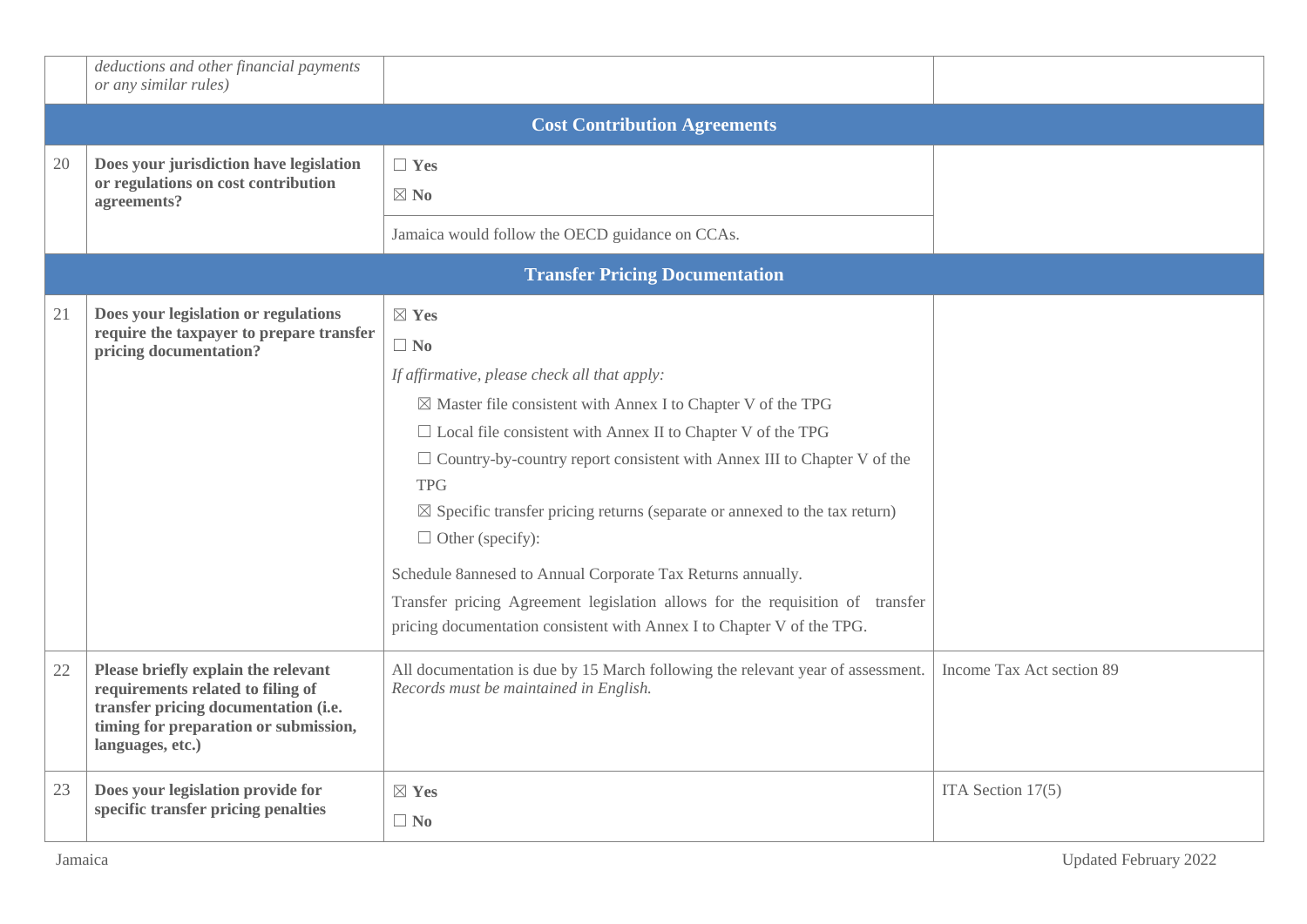|    | and/or compliance incentives regarding<br>transfer pricing documentation?                                            | With effect from the year of assessment 2016, if any person fails to certify as<br>required by subsection (4) or provides an incorrect or incomplete certificate or<br>return due to the taxpayer's negligent or fraudulent conduct, the taxpayer shall be<br>liable on summary conviction in a Resident Magistrate's Court to a fine not<br>exceeding two millions(J\$) and, in default of payment thereof, to imprisonment<br>for a term not exceeding twelve months.<br>No exemptions. However, the legislation was implemented prospectively so does |                                             |
|----|----------------------------------------------------------------------------------------------------------------------|----------------------------------------------------------------------------------------------------------------------------------------------------------------------------------------------------------------------------------------------------------------------------------------------------------------------------------------------------------------------------------------------------------------------------------------------------------------------------------------------------------------------------------------------------------|---------------------------------------------|
| 24 | If your legislation provides for<br>exemption from transfer pricing<br>documentation obligations, please<br>explain. | not apply to years of assessment prior to the passing of the legislation irrespective<br>of date for filing such outstanding returns.                                                                                                                                                                                                                                                                                                                                                                                                                    |                                             |
|    |                                                                                                                      | <b>Administrative Approaches to Avoiding and Resolving Disputes</b>                                                                                                                                                                                                                                                                                                                                                                                                                                                                                      |                                             |
| 25 | Which mechanisms are available in<br>your jurisdiction to prevent and/or                                             | Please check those that apply:<br>$\boxtimes$ Rulings                                                                                                                                                                                                                                                                                                                                                                                                                                                                                                    | <b>Transfer Pricing Agreement June 2018</b> |
|    | resolve transfer pricing disputes?                                                                                   | $\Box$ Enhanced engagement programs                                                                                                                                                                                                                                                                                                                                                                                                                                                                                                                      |                                             |
|    |                                                                                                                      | $\boxtimes$ Advance Pricing Agreements (APA)                                                                                                                                                                                                                                                                                                                                                                                                                                                                                                             |                                             |
|    |                                                                                                                      | $\boxtimes$ Unilateral APAs                                                                                                                                                                                                                                                                                                                                                                                                                                                                                                                              |                                             |
|    |                                                                                                                      | $\boxtimes$ Bilateral APAs                                                                                                                                                                                                                                                                                                                                                                                                                                                                                                                               |                                             |
|    |                                                                                                                      | $\boxtimes$ Multilateral APAs                                                                                                                                                                                                                                                                                                                                                                                                                                                                                                                            |                                             |
|    |                                                                                                                      | $\boxtimes$ Mutual Agreement Procedures                                                                                                                                                                                                                                                                                                                                                                                                                                                                                                                  |                                             |
|    |                                                                                                                      | $\Box$ Other (please specify):                                                                                                                                                                                                                                                                                                                                                                                                                                                                                                                           |                                             |
|    |                                                                                                                      | Income Tax Act 17A. Transfer Pricing Agreement (guidelines legislated)<br>Currently there is an APA program in place. The maximum duration of an APA is<br>5 years, with the application or roll-back of findings to past years being decided<br>upon agreement between Tax Administration Jamaica (TAJ) and the taxpayer.<br>There are currently no MAP cases or Programs.                                                                                                                                                                              |                                             |
|    |                                                                                                                      | <b>Safe Harbours and Other Simplification Measures</b>                                                                                                                                                                                                                                                                                                                                                                                                                                                                                                   |                                             |
| 26 | Does your jurisdiction have rules on                                                                                 | $\Box$ Yes                                                                                                                                                                                                                                                                                                                                                                                                                                                                                                                                               |                                             |
|    | safe harbours in respect of certain                                                                                  | $\boxtimes$ No                                                                                                                                                                                                                                                                                                                                                                                                                                                                                                                                           |                                             |
|    |                                                                                                                      |                                                                                                                                                                                                                                                                                                                                                                                                                                                                                                                                                          |                                             |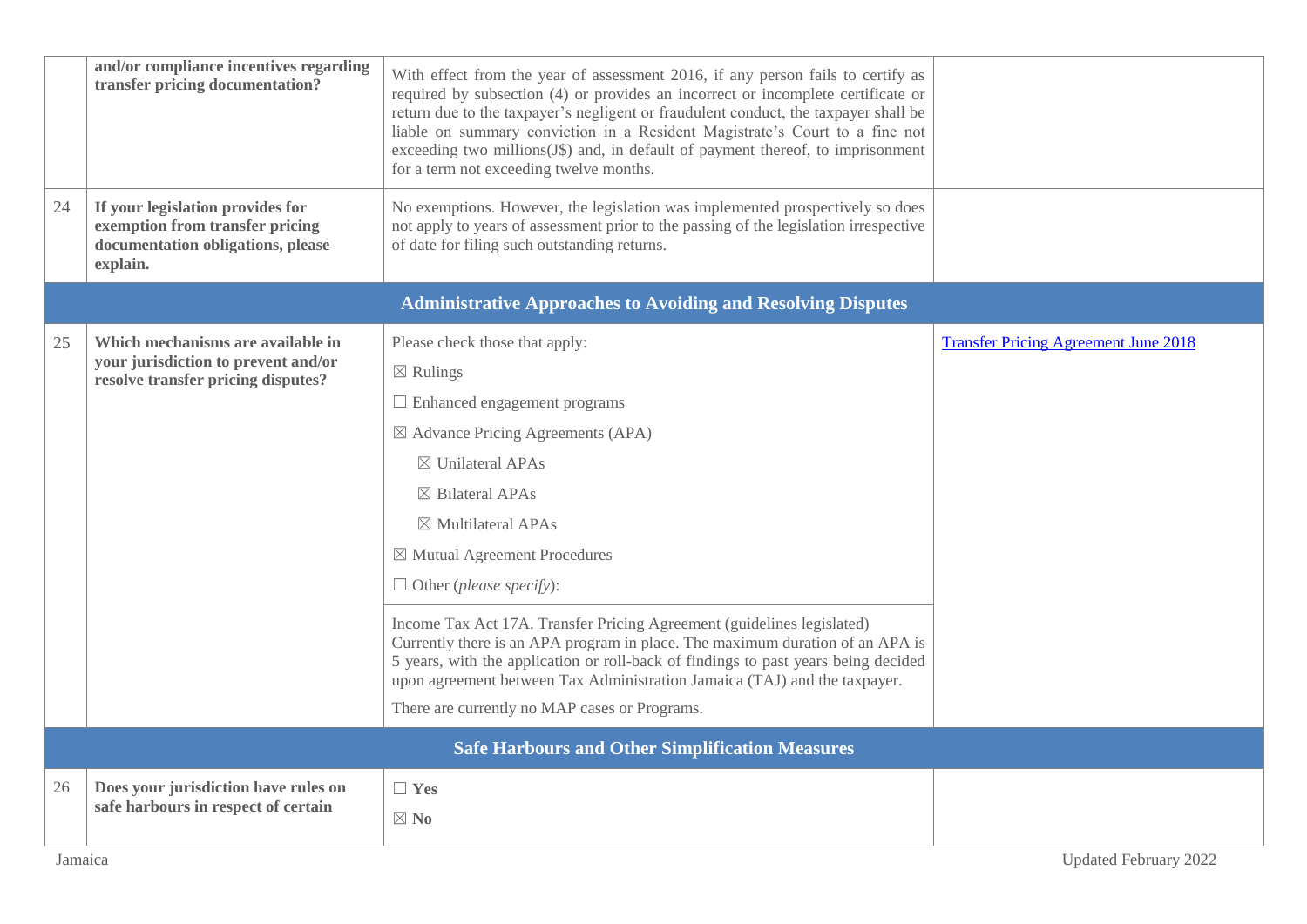|    | industries, types of taxpayers, or types<br>of transactions?                                                                                        |                                                                                                                                               |  |  |  |  |
|----|-----------------------------------------------------------------------------------------------------------------------------------------------------|-----------------------------------------------------------------------------------------------------------------------------------------------|--|--|--|--|
| 27 | Does your jurisdiction have any other<br>simplification measures not listed in this<br>questionnaire? If so, please provide a<br>brief explanation. | $\Box$ Yes<br>$\boxtimes$ No                                                                                                                  |  |  |  |  |
|    |                                                                                                                                                     | <b>Other Legislative Aspects or Administrative Procedures</b>                                                                                 |  |  |  |  |
| 28 | Does your jurisdiction allow/require                                                                                                                | $\boxtimes$ Yes                                                                                                                               |  |  |  |  |
|    | taxpayers to make year-end<br>adjustments?                                                                                                          | $\Box$ No                                                                                                                                     |  |  |  |  |
| 29 | Does your jurisdiction make secondary                                                                                                               | $\boxtimes$ Yes                                                                                                                               |  |  |  |  |
|    | adjustments?                                                                                                                                        | $\square$ No                                                                                                                                  |  |  |  |  |
|    |                                                                                                                                                     | Section 17.2 (b) of the Income Tax Act requires adjustments in order for the tax<br>to reflect the arm's length price of the transaction.     |  |  |  |  |
|    |                                                                                                                                                     | <b>Attribution of Profits to Permanent Establishments</b>                                                                                     |  |  |  |  |
| 30 | [NEW] Does your jurisdiction follow                                                                                                                 | $\boxtimes$ Yes                                                                                                                               |  |  |  |  |
|    | the Authorised OECD Approaches for<br>the attribution of profits to PEs (AOA)?                                                                      | In how many tax treaties?                                                                                                                     |  |  |  |  |
|    |                                                                                                                                                     | In 15 tax treaties.                                                                                                                           |  |  |  |  |
|    |                                                                                                                                                     | If yes, how do you implement it in cases, where the old tax treaties do not contain<br>the new version of Article 7 (OECD MTC 2010 and later) |  |  |  |  |
|    |                                                                                                                                                     | The interpretation of the Article prior to 2010 remains.                                                                                      |  |  |  |  |
|    |                                                                                                                                                     | $\boxtimes$ No                                                                                                                                |  |  |  |  |
|    |                                                                                                                                                     | In how many tax treaties?                                                                                                                     |  |  |  |  |
|    |                                                                                                                                                     | In one tax treaty.                                                                                                                            |  |  |  |  |
| 31 | [NEW] Does your jurisdiction follow<br>also another approach?                                                                                       | $\Box$ Yes                                                                                                                                    |  |  |  |  |
|    | <b>Updated February 2022</b><br>Jamaica                                                                                                             |                                                                                                                                               |  |  |  |  |